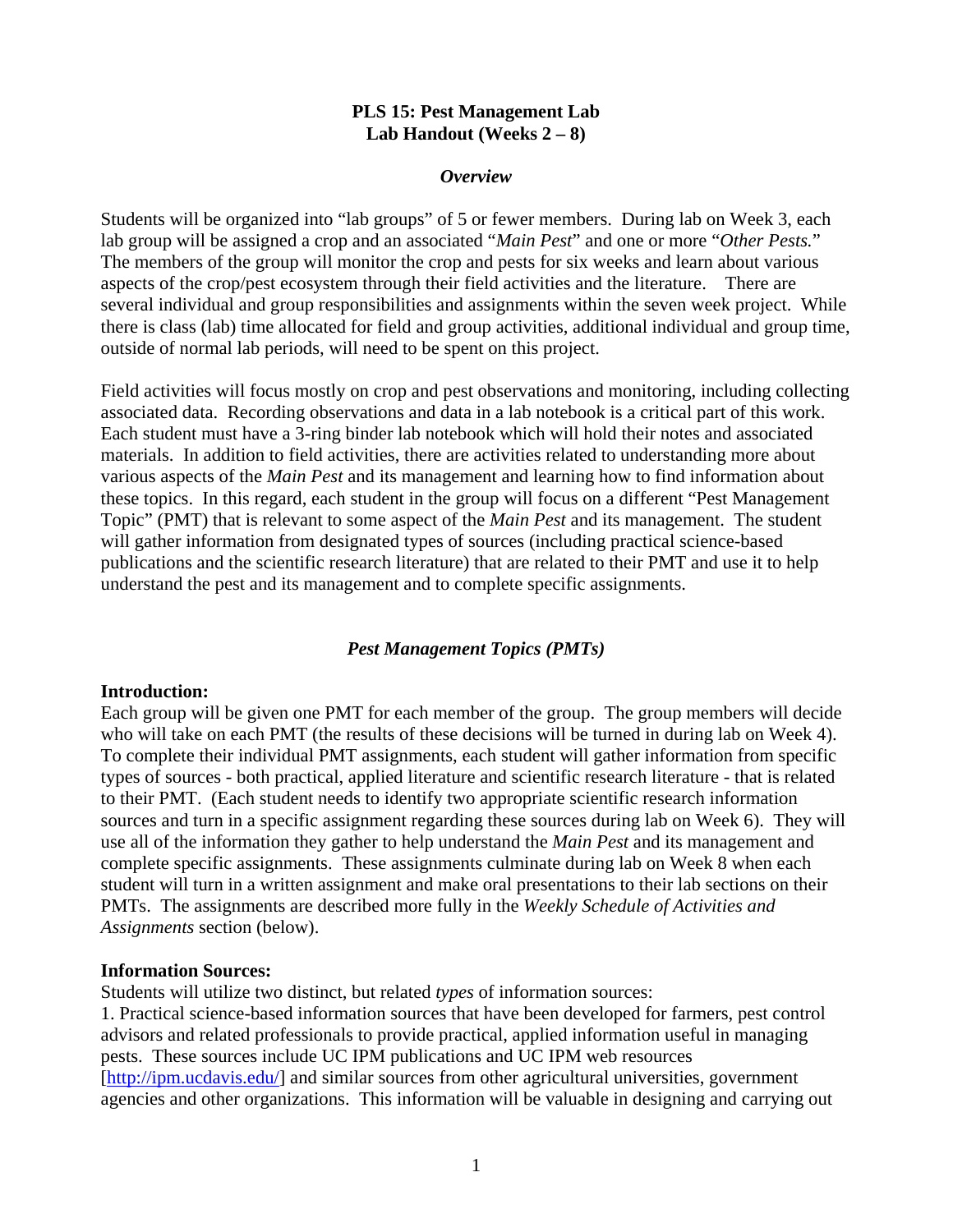field observations and monitoring as well as in completing the PMT assignments. The instructors will provide guidance regarding these sources.

2. The scientific literature, including primary research sources that are found in refereed scientific journals, research reports, etc. This literature helps provide the scientific basis for the more practical information (e.g., described in #1, above). The main audience for this literature is the scientific community. Most students need some assistance learning how to access and navigate this literature. Staff from Shields Library will make a presentation during class on April 16 to assist with this. You are encouraged to bring a laptop computer to class on April 16 to get the most out of this activity.

To complete the PMT assignment, each student is required to develop at least two sources from the scientific literature:

1<sup>st</sup> source: An original research paper from a peer-reviewed scientific journal.

 $2<sup>nd</sup>$  source: One of the following: a. an additional original research paper from a peer-reviewed scientific journal; b. a review article of primary literature sources from a scientific publication; c. a research report from a university, government agency, private research entity, etc. that is not found in a peer-reviewed scientific journal, or similar sources (sometimes referred to as "gray literature").

### *Weekly Schedule of Activities and Assignments*

### **Week 2**

## **{In Class} Introduction to IPM practices lecture (~ 20 min. - in lab classroom)**

Brief introduction to basics of IPM, including methods of monitoring and record keeping.

### **{In Class} Individual Assignment: Initial Crop/Pest/Ecosystem Observations (~ 35 min - field)**

After a brief field introduction to the facilities and assignment, each group will be assigned their crop. Group members will make individual observations of the crop, pests and surrounding ecosystem. Students can help each other in this process, but each student needs to make individual observations and fill out the "*Assignment*: *Initial Crop/Pest/Ecosystem Observations"* sheet. This sheet will be turned in to the TA by the end of today's lab.

### **{In Class} Crop, Main Pest, Other Pests; Individuals Monitor and Record (~ 50 min. - field)**

Each group will be assigned the *Main Pest* and *Other Pest(s)* for their crop. Some information about the pests and suggested protocols (methods) of observation, monitoring, note taking and record keeping will be provided in a "*Pest Description and Recommended Monitoring Protocol*" handout to each student in the group. Students will also be given "*Pest Monitoring Data Sheets"* to use in recording their observations.

These recommended protocols should be used by each student during Weeks 2 and 3, and possibly for the rest of the quarter. The instructors will provide assistance in learning how to use these protocols, if needed. (During Week 3, the group should meet to discuss the possibility of modifying or changing any of these protocols. See Week 3, below, for more information.)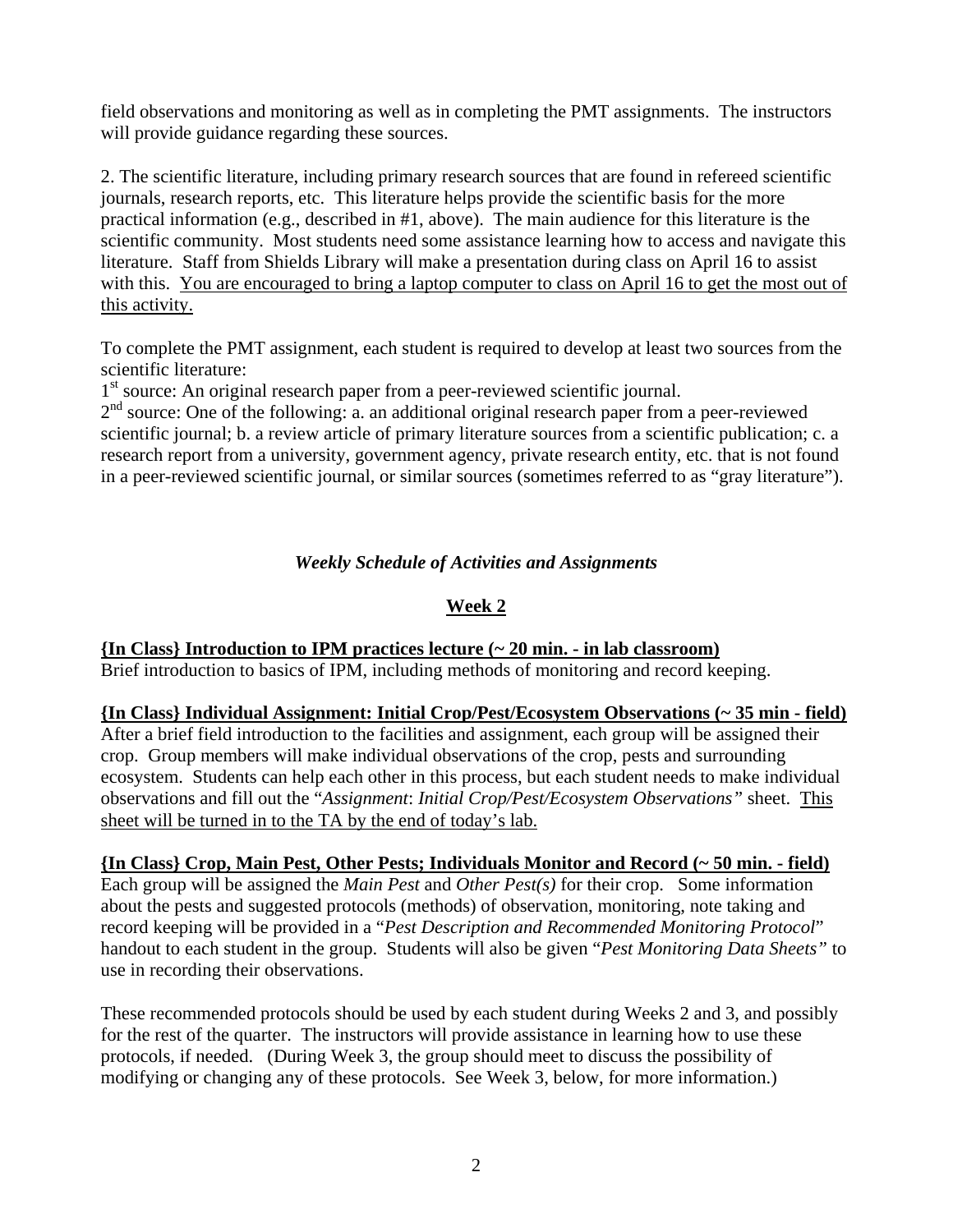*NOTE: We will use the terms "monitor" and "record" as shorthand for a variety of different methods used in observing and keeping track of crops, pests, their development, and other parts of an agroecosystem in this exercise.* 

- 1) **Insert** into your notebook: The handout that identifies your crop, Main Pest, Other Pest(s) and the suggested monitoring and recording protocols.
- 2) **Monitor** and **record** the appropriate information about your *Main Pest* and *Other Pest(s)*, according to the suggested protocols, using the data sheets provided.

# **Week 3**

### *Note: Bring laptop computers to LECTURE on Thursday April 16 for presentation by Shields Library staff.*

### **{Outside Class} Individual Field Work** (conducted *BEFORE* the group work)**:**

- 1) **Monitor** and **record** date and information about your *Main Pest* and *Other Pest(s)*, according to the recommended methods, as well as other indicated information, using one of the *Pest Monitoring Data Sheets*.
- 2) **Record** on the back of the *Pest Monitoring Data Sheets* how you think the monitoring is working. Specifically, **answer**: do you think you need to make any adjustments to your monitoring and/or recording methods?

#### **{Outside Class} Group Work** (conducted *AFTER* the Individual work, above)**:**

- 1) **Discuss** how the monitoring and recording are going and whether people think adjustments should be made. **Discuss** and **get agreement** from course instructors before making final decision if you want to change your monitoring and/or recording methods.
- 2) **Discuss** and **decide** which students will do which PMT assignments.
- 3) **Prepare,** based upon the outcomes of 1) and 2) above, the group assignment (see "Group Assignment due" under Week 4) to turn in to the TA at the beginning of the Week 4 lab period.

### **{Outside Class} Individual Field Work** (conducted right *AFTER* the group work, above)**:**

1) Each student should **record** the results of this meeting (i.e., decisions on monitoring and recording protocols and decisions on PMT assignments) in his/her lab notebook.

## **Week 4**

### **Individual Assignment due (at start of lab period):**

1) **Show** your lab notebook to the TA for review.

### **Group Assignment due (at start of lab period):**

- 1) **Turn in** a short written report from the group with the following information:
	- a) Identity of the crop, *Main Pest* and *Other Pests* and monitoring and recording methods. If you are using the recommended method without modifications, simply indicate that. If you are making modifications to the recommended monitoring protocols, indicate what those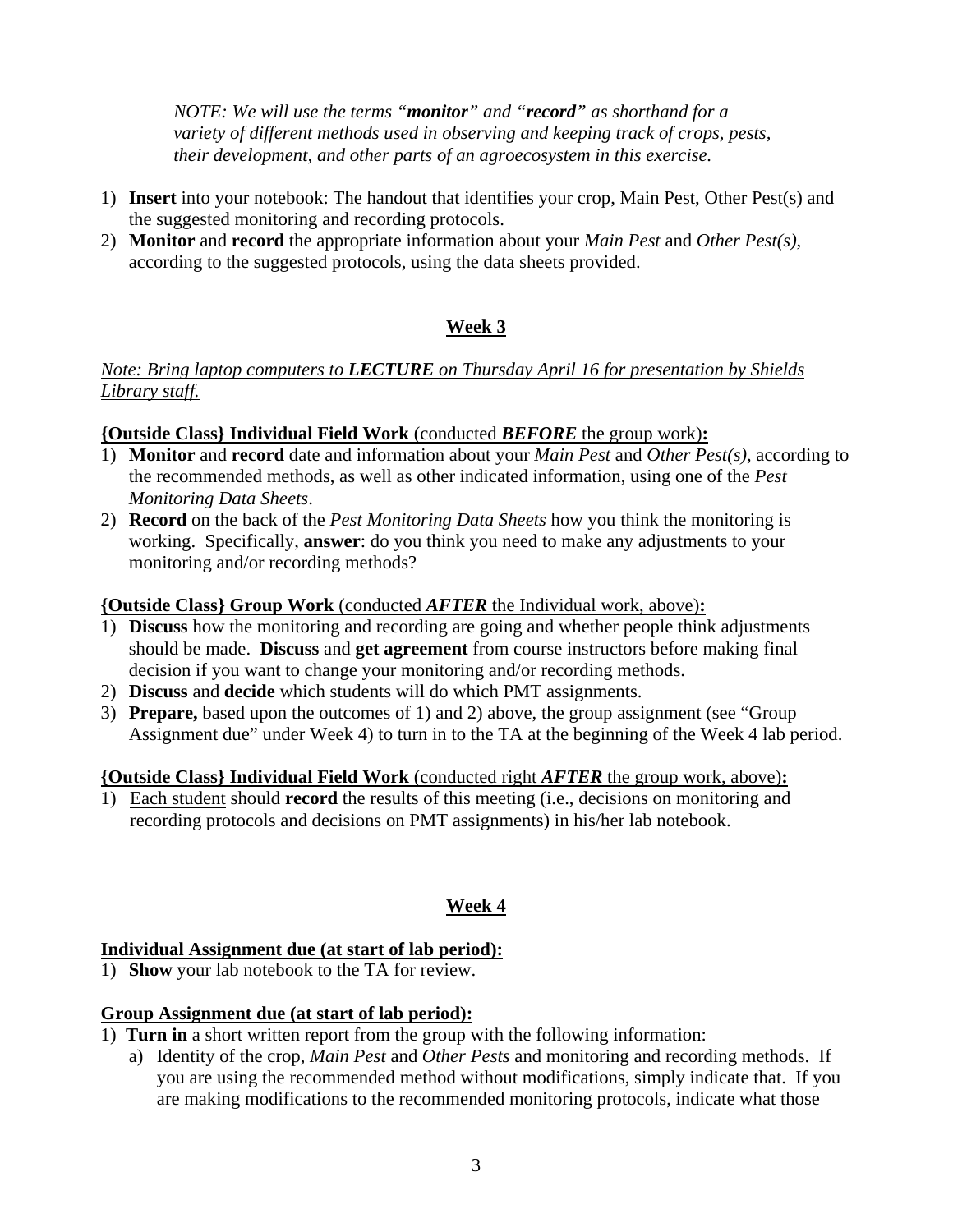modifications are. If you are modifying your recording protocols, provide a copy of the modified "Pest Monitoring Data Sheet" you will be using.

b) Identity of the PMT that each group member will work on.

# **{In &/or Outside Class} Individual Field Work:**

1) **Monitor** and **record** data and information about your *Main Pest* and *Other Pest(s)* and other aspects of the crop/pest agroecosystem using the appropriate monitoring and recording protocols.

## **Week 5**

## **{Outside Class} Individual Field Work:**

- 1) **Monitor** and **record** data and information about your *Main Pest* and *Other Pest(s)* and other aspects of the crop/pest agroecosystem using the appropriate monitoring and recording protocols.
- 2) **Record** in your lab notebook your thoughts on how you think the field portion is going. (e.g., are you having difficulties monitoring the *Main Pest* and/or *Other Pests*? Do you think you it would be good to make any adjustments to your monitoring protocol? Does your data seem to make sense? If not, do you have any ideas about why not?)

### **{Outside Class} Group Work:**

**1) Discuss** the group's assessment of the status of the *Main Pest* and **prepare** written answers (about ½ to 1 page) to the questions posed in the **Group Assignment due** on Week 6. **Week 6**

### **Individual Assignments due (at start of lab period):**

1) **Turn in** the full citation and a photocopy of the1st page of the document for each of the 2 literature sources for your PMT.

### **Group Assignment due (at start of lab period):**

- 1) **Turn in** written answers (about ½ to 1 page) to the following questions, based upon your monitoring and research so far:
	- Does there seem to be a pattern to what the pest populations are doing (e.g., increasing or decreasing)?
	- Does the group think the *Main Pest* is (or likely will be) a problem in this situation?
	- Why or why not?
	- What actions does the group think could be taken to manage this pest at this time?

## **{In Class} Group Work:**

1) **Compare** and **discuss** the data (weekly averages) that the individual students have collected in Weeks  $2 - 6$ . Are there patterns in the pest population numbers? Do the different students see the same pattern? **Discuss** what you are finding with the instructor and/or TA and start to **develop** a plan for presenting your data to the rest of your lab section on Week 8. This may involve simple tables or graphs.

## **{In &/or Outside Class} Individual Field Work:**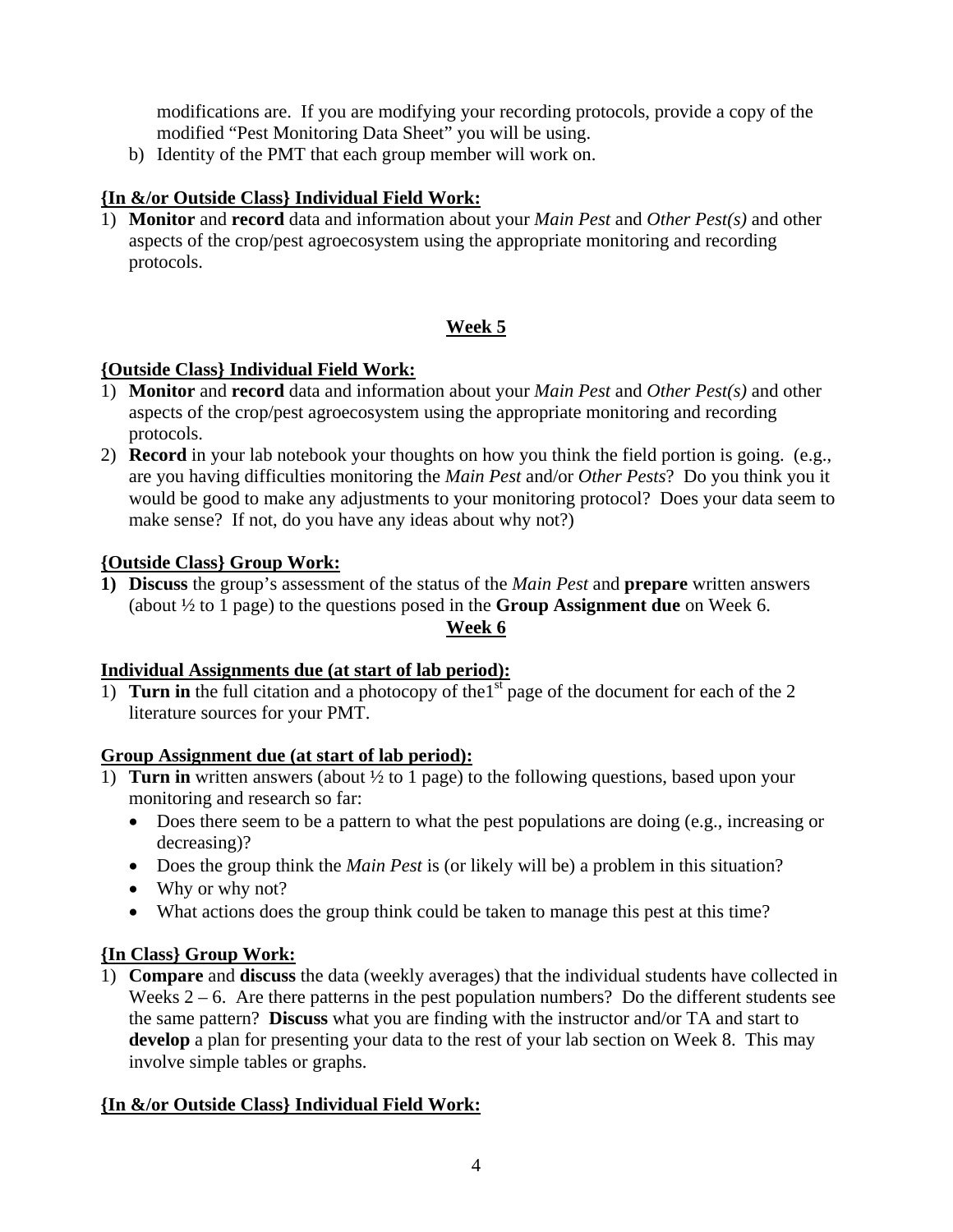1) **Monitor** and **record** data and information about your *Main Pest* and *Other Pest(s)* and other aspects of the crop/pest agroecosystem using the appropriate monitoring and recording protocols.

### **Week 7**

### **{In &/or Outside Class} Individual Work:**

- 1) **Monitor** and **record** (for the last time) data and information about your *Main Pest* and *Other Pest(s)* and other aspects of the crop/pest agroecosystem using the appropriate monitoring and recording protocols. .
- 2) **Finalize** your Individual PMT written assignments and oral presentation. See Week 8 below for specific requirements.
- 3) **Prepare** the Pest Management section of your field notebook to turn in during lab on Week 8. This involves more than the weekly Pest Monitoring Data Sheets. See Week 8, below, for specific requirements.

### **{In &/or Outside Class} Group Work:**

- 1) **Prepare** a ~ 2 3 page *"Group Written Overview of Main Pest and PMTs"* that includes highlights from each individual PMT, the group's assessment of the *Main Pest* in this situation, and the group's recommended integrated plan for sustainably managing the *Main Pest.* See Week 8, below, for specific requirements.
- 2) **Coordinate** efforts for the group's presentations in Week 8.

## **Week 8**

### **Individual Assignments due (at start of lab period):**

1) **Turn in** your Individual Written PMT Assignment

Each student **turns in** 2 pages text on their PMT, plus citations on  $3<sup>rd</sup>$  page, that includes:

- A Summary (~ 1 pg) of the most useful practical information you found on your PMT.
- A Summary  $(-1 \text{ pg})$  of the information from the scientific literature you found.
- Citations for all sources (see provided style guide for help).

### 2) **Turn in** the Pest Management Section of your individual Lab Notebook

Each student **turns in** their Lab Notebook,

This should include:

- The "*Assignment*: *Initial Crop/Pest/Ecosystem Observations"* from Week 2
- All pest monitoring data sheets. Make sure all of your data sheets are present and in order.
- A summary (~ 1 page) of your individual (not group) observations regarding the *Main Pest*  and *Other Pests*. This summary should include:

 **A.** a tabular or graphical depiction of your data from Weeks 2 through 7;

 **B.** a brief interpretation of this data;

**C.** an assessment of the monitoring process during the quarter (e.g. was your pest difficult to observe? Did the pest's presence and damage increase or decrease over time? How did that affect your observations?)